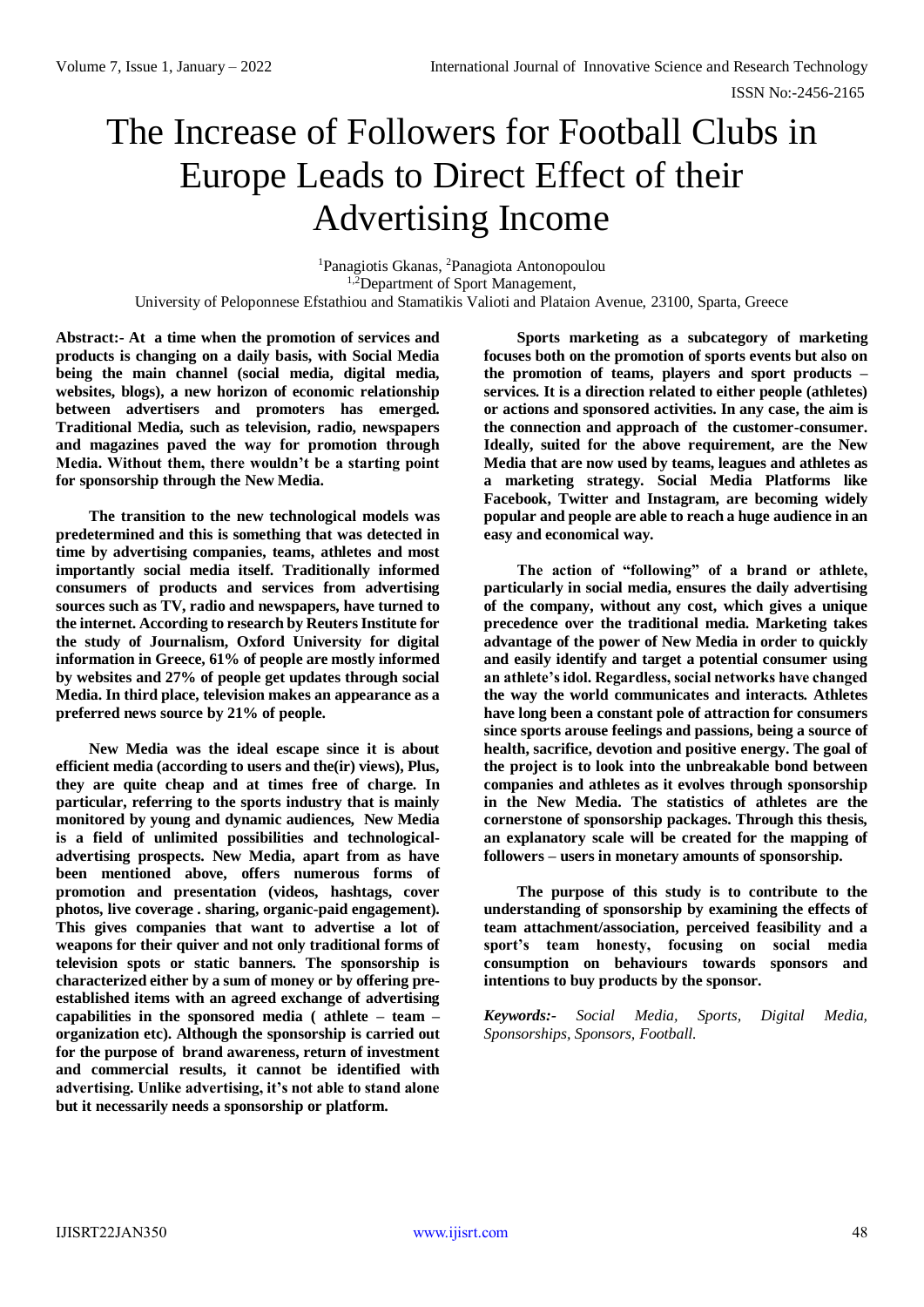ISSN No:-2456-2165

# **I. INTRODUCTION**

Mandler's schema-congruity theory (1982), suggests that the stability or harmony between feelings, thoughts and behaviours is desirable by consumers and when a message or source agrees with pre-existing beliefs, consumers tend to evaluate messages or sources more favourably.

The Schema-congruity theory has been applied in sponsorship studies in this established literature (Cornwell et al., 2005), and the perception of suitability or congruence between the sponsor and the subsidized object is usually associated with positive responses as far as sponsorship goes.

In addition, the agreement between the company that subsidizes and the sponsored sports event is the most important precursor to approaching the sponsor. In the context of sponsorship, this theory shows that the meaning moves from granted ownership (e.g sports team) to sponsor (McCracken, 1989). According to Mandler's theory and the transfer of meaning model, this study evaluates the sponsorship of a professional football team for the purpose of contributing to the overall understanding of the subsidy and presenting new aspects on this issue. The developed model examines the effects of perceived honesty and accuracy between the sports team and the sponsor, team bonding, social media consumption in respect to sponsor stance and the intentions to buy products by the sponsor.

The stance towards the sponsor and market intentions have often been used as the absolute dependent variables to measure sponsorship effectiveness and this research incorporates these two structures similarly. Social media is a phenomenon that has been embedded in our lives and has the power to affect sponsorship. It offers a new field where businesses can directly interact with each other and engage consumers. Nowadays, it is considered as a new area of measuring sponsorship effectiveness (Meenaghan et al., 2013).

Therefore, a new structure has been developed that measures the use of social media fans to obtain information concerning their favourite sports team and its impact on market intentions. Sports consumers, who are more attached to a team and/or a sport, spend more time watching sports on TV, reading about sports and attending more games than fans who are less attached (Shank and Beasley, 1998) and this idea would likely apply to the sports team that focused on the consumption of social media, considering the growing numbers of fans.

As a result, is it assumed that the attachment is positively related to the group of sports consumers that concentrates on social media consumption. Consumers who perceive the legitimacy between the sponsor and the sponsored item are more likely to believe that the sponsor's motives are sincere when participating in sponsorship. For that reason, the hypothesis of perceived accuracy between the sponsor and the sports team is correlated in a positive manner as far as perceived honesty is concerned. When the target-audience realises the legitimacy between the sponsor and the sponsored object, they are more likely to respond favourably to this sponsorship (Walraven et al., 2012).

Consumers that see the sponsor and the sponsored person/item as a suitable combination are more likely to develop a positive attitude towards the sponsor and use its products (Speed and Thompson, 2000).

It is a fact that sponsorship investment has a beneficial impact on subsidized objects and this is something that is recognised by the target-audience. Thus, sponsorship has a goodwill aspect in the eyes of the target-audience (Meenaghan, 1991).

Fans eagerly search for information concerning their favourite team and use social networking tools to form a community and manage team-related crises (Sanderson, 2013). Sponsor websites can be used as a tool of advantage and the internet can effectively attract the target-audience (Weeks et al., 2008). Similarly, New Media ( e.g smartphone apps and social media channels) offer tools for leveraging sponsorship and allow the sponsoring company to become more aware of the brand, attract and interact with the fans. In a recent study, Shapiro and others (2013) explored the implications of various past behaviours , such as receiving information about a favourite team from TV, radio, print media, the team's official website, Facebook and Twitter with regard to future fan behaviours, including participation in future matches and supporting team sponsors in a college sports environment.

The sports team that centres around consumption of social media is affirmatively linked to the intentions of sports consumers to buy products by the sponsor. According to Gwinner and Swanson (2003), the attitude towards the sponsor is a fan's general impression of the sponsor and the buying intentions are considered the willingness of a fan to buy or use the products that are endorsed by the sponsor.

In sponsorship bibliography, several studies used market intentions as a dependent variable in order to measure sponsorship effectiveness and the relationship between attitude towards the sponsor and intentions to market sponsored products are well documented in several studies.

# **II. METHODOLOGY**

The accomplishment of the study includes bibliographic research on the requirements of companies and athletes regarding the monetization of the Media they use. We adopted an approach based on bibliography in order to collect the data for our analysis. The literature research involves searching for information using existing resources, such as the press, the internet, analytical reports and statistical publications, followed by reference and data collection.

Data have been collected from three different sources: a) the official Facebook accounts of the selected professional football clubs , b) the revenue studies of professional football teams conducted and published by the consulting firm Deloitte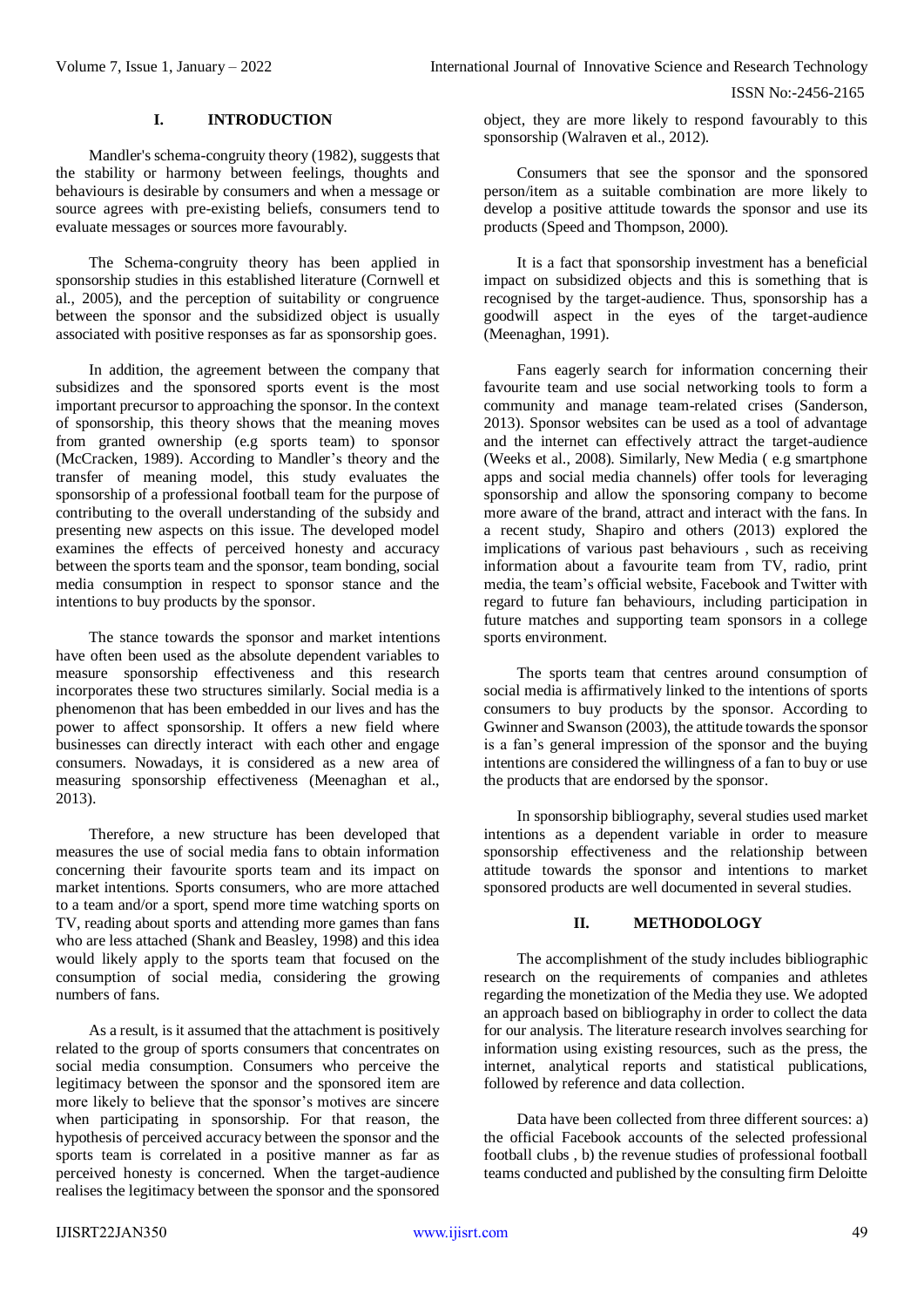annually and c) information and statistics on the football sector.

The proceeds from the conduct of the race are generated by clubs as a result of organising matches at home and are derived largely from ticket sales. The revenue from broadcasting represents the clubs' revenues (from broadcasting) on account of participating in domestic and international competitions.

The advertising revenue is the aggregate revenue that originates from sponsorship , sales technique and other commercial activities , excluding the commercial activities of the players. Revenues usually become public 6-8 months after the previous season (Baroncelli and Lago, 2006; KPMG, 2015; 2016). The linear modeling approach adopted in this study shows that high-income groups tend to have an increased number of Facebook fans, as do teams with high staff costs. For example, increased transmission time, especially at an international level, raises visibility and awareness and certainly Facebook followers. These results are similar to those of Watanabe and others (2015), who discovered that groups viewed around the world gained the highest interest by Twitter fans.

In this regard, the study reconfirms the academic predictions that the sponsorship of sports will continue to maintain its collaborative relationship with new media(Santomier, 2008).

# **III. DESCRIPTIVE STATISTICS**

In this section, the configuration of the financial scale of sponsored packages is analysed in athletes and teams based on their dynamics on the new social media. More specifically, the survey included 14 football teams , namely Real Madrid, Manchester United, Bayern Munich, Barcelona, Paris Saint-Germain, Manchester City, Chelsea, Arsenal, Liverpool, Juventus, Borrusia Dortmund, Tottenham Hotspur, Atletico Madrid and Inter. Data of these groups, including numerous followers, ranking and revenues, were studied closely in the years 2015-2020.

To answer the question, 6 new variables were created, "Average Facebook Likes", "Average Twitter Followers", "Average number of Instagram Followers, "Average Match Revenues", "Average Broadcasting Revenues" and " Average Commercial Revenues". Each variable consists of the average followers-revenue of all groups during 2015-2020.

Moreover, Pearson's mathematical tool was used in order to connect all of the above. This particular linear correlation coefficient returns a value between -1 and 1; the closer the correlation coefficient is near 1 the strongest the linear relationship.

The results above are shown in Table 1. In particular, 6 statistically significant correlations between the variables that were studied were highlighted. In more detail, the increase in the number of Likes on Facebook and Followers on Instagram entails in an income raise of football teams coming from matches, broadcasts and their commercial activities. These correlations range from 0.681 to 0.936 and are of moderate to strong intensity, and at the same time, are statistically significant at a 99% level of confidence.

| Average<br>number of<br>Facebook<br><b>Likes</b>                      | Average<br>number of<br><b>Twitter</b><br><b>Followers</b> | Average<br>number of<br>Instagram<br><b>Followers</b> |
|-----------------------------------------------------------------------|------------------------------------------------------------|-------------------------------------------------------|
| $.936***$                                                             | $.903**$                                                   | 0.254                                                 |
| $.747**$                                                              | $.741**$                                                   | 0.334                                                 |
| $.801**$                                                              | $.681**$                                                   | 0.531                                                 |
| Correlation is significant at the 0.01 level (2-<br>$***$<br>tailed). |                                                            |                                                       |
|                                                                       |                                                            | Table 1                                               |

# **IV. CONCLUSION**

In the survey above, the number of likes-followers, the ranking and the revenues of 14 football teams in the years 2015 to 2020 were analysed. The participating teams are specifically Real Madrid Manchester United, Bayern Munich, Barcelona, Paris Saint-Germain, Manchester City, Chelsea, Arsenal, Liverpool, Juventus, Borrusia Dortmund, Tottenham Hotspur, Atletico Madrid and Inter. In particular, it was prominent that the Likes of each team over the years have increased considerably, while Twitter and Instagram Followers have rapidly increased, following the growth of these platforms. A slight increase is observed during the years in the average participation of the teams in the championships , whilst there is a decrease in their ranking in general, as well as in UEFA. However, the profits of the teams due to the games, their broadcasting and their commercial activities have been growing particularly in recent years. Furthermore, through the research question, it was pointed out that the boost in Likes on Facebook and the number of Twitter Followers coincide with an income increase of the football teams during their matches, broadcasting and commercial activities.